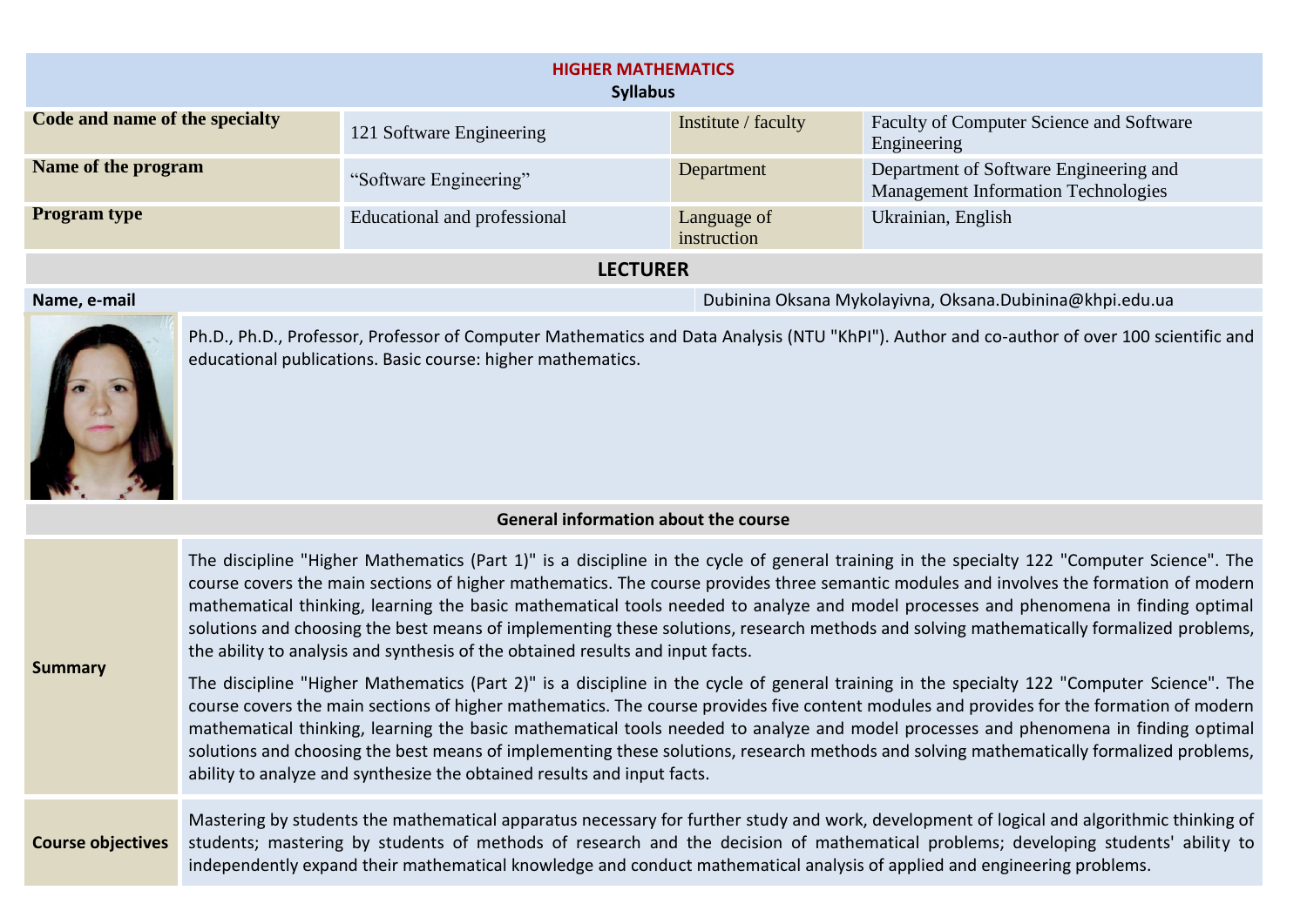| Format                             | Lectures, practical classes, independent work. Final control - exam.                                                                                                                                       |                     |                                                                                                                                               |     |                                  |    |                                                                                                                                                                                                                                                                         |     |
|------------------------------------|------------------------------------------------------------------------------------------------------------------------------------------------------------------------------------------------------------|---------------------|-----------------------------------------------------------------------------------------------------------------------------------------------|-----|----------------------------------|----|-------------------------------------------------------------------------------------------------------------------------------------------------------------------------------------------------------------------------------------------------------------------------|-----|
| Semester                           | 1, 2                                                                                                                                                                                                       |                     |                                                                                                                                               |     |                                  |    |                                                                                                                                                                                                                                                                         |     |
| (mandatory/selective)              | Student workload (credits)/Type of course                                                                                                                                                                  | 12 / Mandatory      | Lectures (hours)                                                                                                                              | 112 | <b>Practical classes (hours)</b> | 96 | Independent work<br>(hours)                                                                                                                                                                                                                                             | 152 |
| Програмні<br><b>компетентності</b> | GC 01. Ability to abstract thinking, analysis and synthesis.<br>GC 05. Ability to learn and master modern knowledge.                                                                                       |                     | PC 20. Ability to apply fundamental and interdisciplinary knowledge to successfully solve software engineering problems.                      |     |                                  |    |                                                                                                                                                                                                                                                                         |     |
|                                    | Learning outcomes                                                                                                                                                                                          |                     | Teaching and learning methods                                                                                                                 |     |                                  |    | Forms of assessment<br>(current CAS assessment, final FAS assessment)                                                                                                                                                                                                   |     |
| and technology.                    | PLO 1. Analyze, purposefully search for and select<br>the necessary information and reference resources<br>and knowledge to solve professional problems,<br>taking into account modern advances in science |                     | Interactive lectures with presentations, "bug<br>tracking of lectures", practical classes with the use<br>of group dynamics, project training |     | educational process (FAS))       |    | Written individual tasks for calculation and graphic<br>works (CAS), assessment of knowledge in practical<br>classes (CAS), express-survey (CAS), online testing<br>(CAS), final / semester control in the form of a<br>semester exam, according to the schedule of the |     |
|                                    |                                                                                                                                                                                                            |                     | <b>ASSESSMENT AND GRADING</b>                                                                                                                 |     |                                  |    |                                                                                                                                                                                                                                                                         |     |
|                                    | <b>Total score (points)</b>                                                                                                                                                                                | <b>ECTS</b> grading |                                                                                                                                               |     | Part 1                           |    |                                                                                                                                                                                                                                                                         |     |

|                                             | Total score (points)<br>for all types of<br>learning activities | <b>ECTS</b> grading<br>scale | The national grading scale                                  |                         | Part 1<br>100% fi                                                                                                                |
|---------------------------------------------|-----------------------------------------------------------------|------------------------------|-------------------------------------------------------------|-------------------------|----------------------------------------------------------------------------------------------------------------------------------|
|                                             | 90-100                                                          | $\overline{A}$               | excellent                                                   |                         | (40%) a<br>40% ex                                                                                                                |
|                                             | 82-89                                                           | $\mathsf B$                  |                                                             |                         | schedul                                                                                                                          |
|                                             | 74-81                                                           | $\mathsf C$                  | good                                                        |                         | 60% cu                                                                                                                           |
|                                             | 64-73                                                           | D                            | satisfactorily                                              | <b>Allo</b>             | • 20% c                                                                                                                          |
|                                             | 60-63                                                           | E                            |                                                             | cati                    | $\bullet$ 30% v                                                                                                                  |
| <b>Ranges of points</b><br>corresponding to | $35 - 59$                                                       | <b>FX</b>                    | unsatisfactory with the possibility of<br>reassembly        | on<br><b>of</b>         | tasks;<br>$\bullet$ 10% i                                                                                                        |
| grades                                      | $0 - 34$                                                        | F                            | unsatisfactory with mandatory re-study of<br>the discipline | grad<br>e<br>poin<br>ts | Part 2<br>100% fi<br>$(40%)$ a<br>40% ex<br>schedul<br>поточн<br>$\bullet$ 20% a<br>$\bullet$ 30% v<br>tasks;<br>$\bullet$ 10% i |

|    |             | Part 1<br>100% final assessment in the form of an exam |
|----|-------------|--------------------------------------------------------|
|    |             | (40%) and current assessment (60%).                    |
|    |             | 40% exam: semester exam, according to the              |
|    |             | schedule of the educational process.                   |
|    |             | 60% current rating:                                    |
|    | <b>Allo</b> | • 20% assessment of tasks in practical classes;        |
|    | cati        | • 30% written individual calculation and graphic       |
|    | on          | tasks;                                                 |
|    | <b>of</b>   | • 10% intermediate control (3 online tests)            |
| ١f | grad        | Part 2                                                 |
|    | e           | 100% final assessment in the form of an exam           |
|    | poin        | (40%) and current assessment (60%).                    |
|    | ts          | 40% exam: semester exam, according to the              |
|    |             | schedule of the educational process.60%                |
|    |             | поточне оцінювання:                                    |
|    |             | • 20% assessment of tasks in practical classes;        |
|    |             | • 30% written individual calculation and graphic       |
|    |             | tasks;                                                 |
|    |             | • 10% intermediate control (3 online tests)            |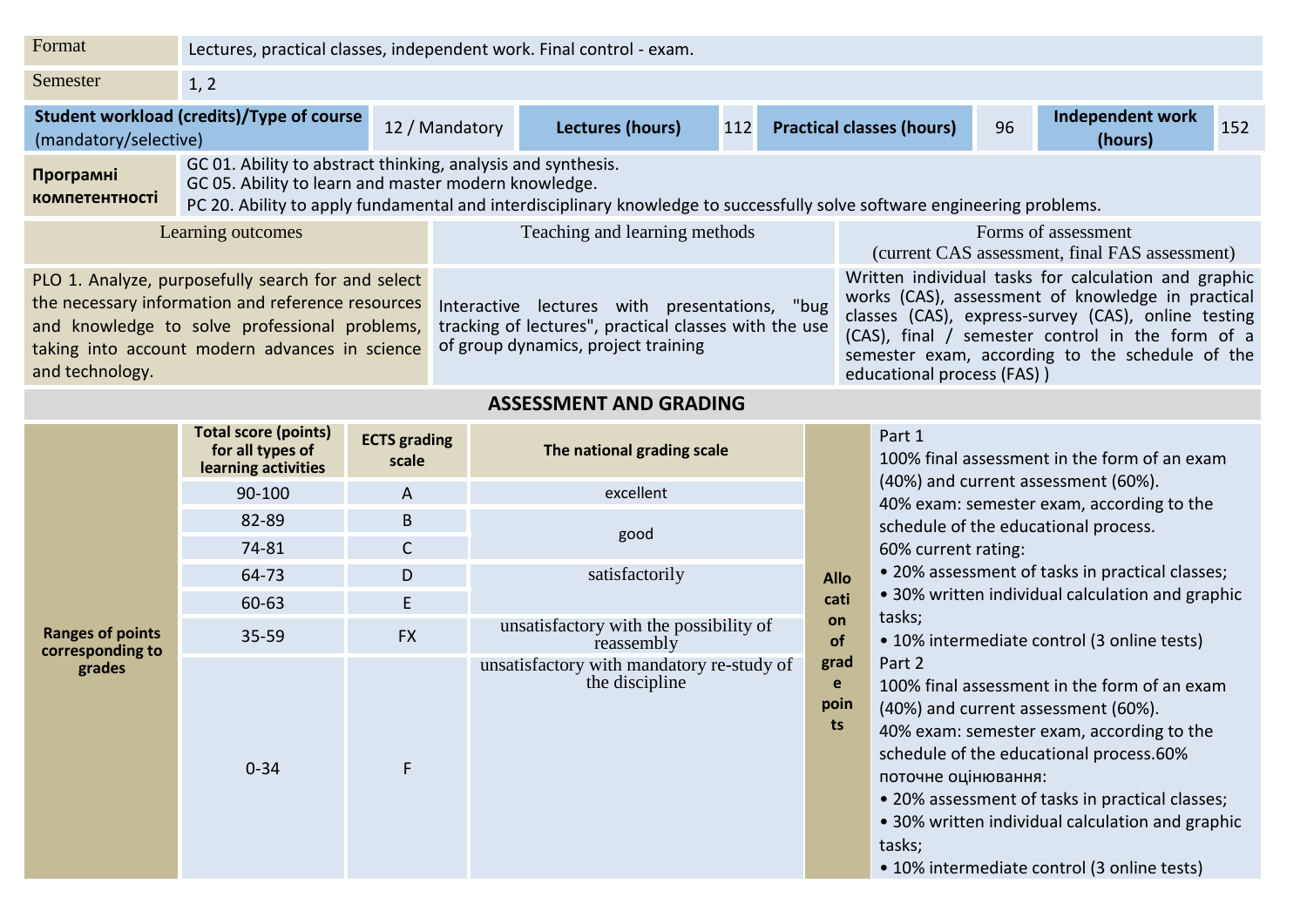**Course policy** Compliance with the rules of internal regulations of the university. Active participation in the learning process. Students must attend classes according to schedule and adhere to ethical behavior. In the absence of students will need to complete all tasks to compensate for missed classes. Participation in practical classes involves preliminary preparation and early processing of all necessary materials for productive discussions during the lesson. Written individual calculation and graphic tasks must be submitted by the deadline.

|             |                                                                                                                                                                                                      |                              | The structure and content of the course<br>Part 1                                                                                                                    |                                                                                                                                                                                                                      |
|-------------|------------------------------------------------------------------------------------------------------------------------------------------------------------------------------------------------------|------------------------------|----------------------------------------------------------------------------------------------------------------------------------------------------------------------|----------------------------------------------------------------------------------------------------------------------------------------------------------------------------------------------------------------------|
| Lecture 1   | Determinants, their calculations and <b>Practical lesson 1</b><br>properties.                                                                                                                        |                              | Methods<br>of<br>calculating<br>the<br>determinants of the second, third and<br>higher orders.                                                                       | Reduction of determinants of higher<br>orders to the upper triangular and<br>lower triangular form.                                                                                                                  |
| Lecture 2-3 | Matrices, basic concepts, types of Practical lesson 2<br>actions<br>matrices.<br>on<br>matrices.<br>Inverse matrix. Matrix equations.                                                                |                              | Performing<br>operations<br>with<br>adding<br>matrices:<br>matrices,<br>subtracting, multiplying matrices by<br>a number, product of two matrices,<br>transposition. | Finding the inverse matrix. Solving<br>matrix equations.                                                                                                                                                             |
| Lecture 4   | Rank of the matrix.                                                                                                                                                                                  | Practical lesson 3           | Calculation of ranks of matrices by<br>the method of separation of minors<br>and reduction of a matrix to a<br>trapezoidal form.                                     | Vandermond,<br>Determinant<br>of<br>determinant of the product of two<br>matrices. Determinant of the inverse<br>matrix.                                                                                             |
| Lecture 5-6 | <b>Systems</b><br>of<br>linear<br>equations. Cramer's rule. Inverse<br>matrix method. Kronecker-Capelli<br>theorem. Gaussian method.                                                                 | algebraic Practical lesson 4 | Solution of systems by the method<br>of Gauss, Cramer, inverse matrix.<br>Basic, partial and general solution.                                                       | Elements of vector<br>algebra and<br>analytic geometry.                                                                                                                                                              |
| Lecture 7   | of<br>linear<br><b>Systems</b><br>homogeneous<br>equations.<br>Fundamental system of solutions.                                                                                                      | algebraic Practical lesson 5 | Finding the fundamental system of<br>solutions.                                                                                                                      | Completion of individual homework<br>on the topic: "Linear algebra".                                                                                                                                                 |
| Lecture 8-9 | Basic concepts and symbols of set Practical lesson 6<br>theory. Numerical sets. Variables.<br>of<br>Function,<br>ways<br>its<br>task.<br>Numerical sequence boundary and<br>its simplest properties. |                              | Calculating the boundary of a<br>numerical sequence by definition.                                                                                                   | Classification of functions. Basic<br>functions,<br>elementary<br>their<br>properties and graphs. The concept<br>of elementary function. The area of<br>value and the area of definition of<br>elementary functions. |
| Lecture 10  | Infinitely small and infinitely large Practical lesson 7<br>sequences. Boundary of monotonic<br>sequence.                                                                                            |                              | Analytical calculation of sequence<br>boundaries.                                                                                                                    | Arithmetic properties of boundaries.<br>Supremum and infimum of a<br>work<br>numerical set. The number "e" as the<br>of<br>boundary<br>Individual<br>the<br>monotonic<br>sequence.                                   |
|             | Lecture $11-12$ The boundary of a function at a <b>Practical lesson 8</b><br>point and infinity (according to                                                                                        |                              | of<br>Calculating<br>the<br>boundaries<br>of<br>of<br>functions<br>such<br>types                                                                                     | Comparison<br>of<br>infinitesimal<br>quantities. Properties are equivalent                                                                                                                                           |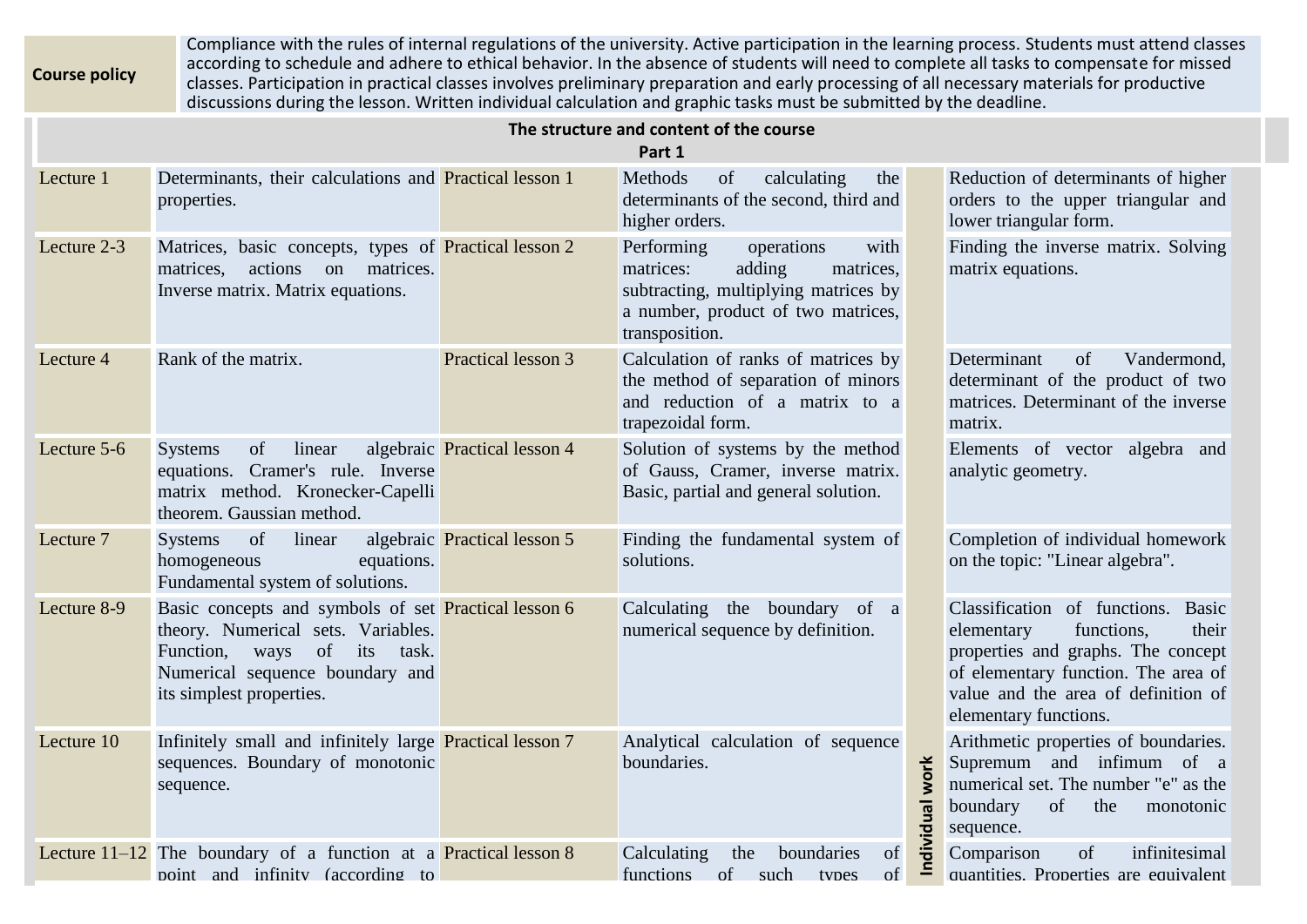|                             | Heine).<br>Boundary<br>properties.<br>Determining the boundary of a<br>using<br>inequalities<br>function<br>(according to Cauchy). The first and<br>second significant boundaries and<br>their consequences.                                                                                                                                                                  |                           | uncertainties, which are revealed by<br>the first and second definite<br>boundaries and their consequences.<br>Table of infinitesimal functions.                                                                 | to infinitesimal.                                                                                    |
|-----------------------------|-------------------------------------------------------------------------------------------------------------------------------------------------------------------------------------------------------------------------------------------------------------------------------------------------------------------------------------------------------------------------------|---------------------------|------------------------------------------------------------------------------------------------------------------------------------------------------------------------------------------------------------------|------------------------------------------------------------------------------------------------------|
| Lecture 13                  | Continuity of a function at a point <b>Practical lesson 9</b><br>and in an interval. Basic theorems on<br>continuous functions. Classification<br>of breakpoints of a function.<br>Continuity of basic elementary<br>functions.                                                                                                                                               |                           | Investigation<br>functions<br>of<br>for<br>continuity. Finding breakpoints and<br>determining the type of breaks.<br>Graphic schematic representation of<br>the graph of the function around the<br>breakpoints. | Completion of individual homework<br>the<br>"Theory<br>topic:<br><sub>of</sub><br>on<br>boundaries". |
|                             | Lecture 14–15 The concept of derivative, its <b>Practical lesson 10</b><br>geometric and physical meaning.<br>Relationship between continuity and<br>differentiation of a function. Rules<br>of differentiation. Derivative of a<br>compound function. Differentiation<br>of implicit function. Logarithmic<br>differentiation. Derivatives of basic<br>elementary functions. |                           | Finding derivatives of compound<br>functions, functions given implicitly.<br>Consideration of cases for the<br>logarithmic<br>application<br>of<br>differentiation.                                              | Improving<br>the<br>technique<br>of<br>differentiation.                                              |
| Lecture 16                  | <b>Functions</b><br>and<br>lines<br>parametrically. Differentiation of<br>functions given parametrically.                                                                                                                                                                                                                                                                     | given Practical lesson 11 | Finding derivative functions given<br>parametrically.                                                                                                                                                            | Improving<br>the<br>technique<br>of<br>differentiation.                                              |
| Lecture $17-18$ Derivatives | of higher orders, Practical lesson 12<br>Function<br>formula.<br>Leibniz's<br>differential. Invariance of the form<br>of the first differential of the<br>function. Higher order differentials.                                                                                                                                                                               |                           | Calculation<br>of<br>higher<br>order<br>Application of the<br>derivatives.<br>method of mathematical induction.                                                                                                  | Geometric and physical application<br>of derivatives.                                                |
| Lecture 19                  | Cases of non-differentiability of Practical lesson 13<br>functions continuous at a given point.<br>Fermat, Roll, Lagrange and Cauchy<br>theorems.                                                                                                                                                                                                                             |                           | Application of the differential to<br>approximate calculations.                                                                                                                                                  |                                                                                                      |
| Lecture 20-21               | Lopital's<br>Disclosure<br>rule.<br>exponential uncertainties. Taylor<br>and McLaren formulas.                                                                                                                                                                                                                                                                                | of Practical lesson 14    | Application of Lopital's rule to<br>different<br>reveal<br>types<br>0f<br>uncertainties encountered<br>in<br>calculating the boundaries of                                                                       | Using Taylor's<br>formula when<br>calculating the boundaries of<br>functions.                        |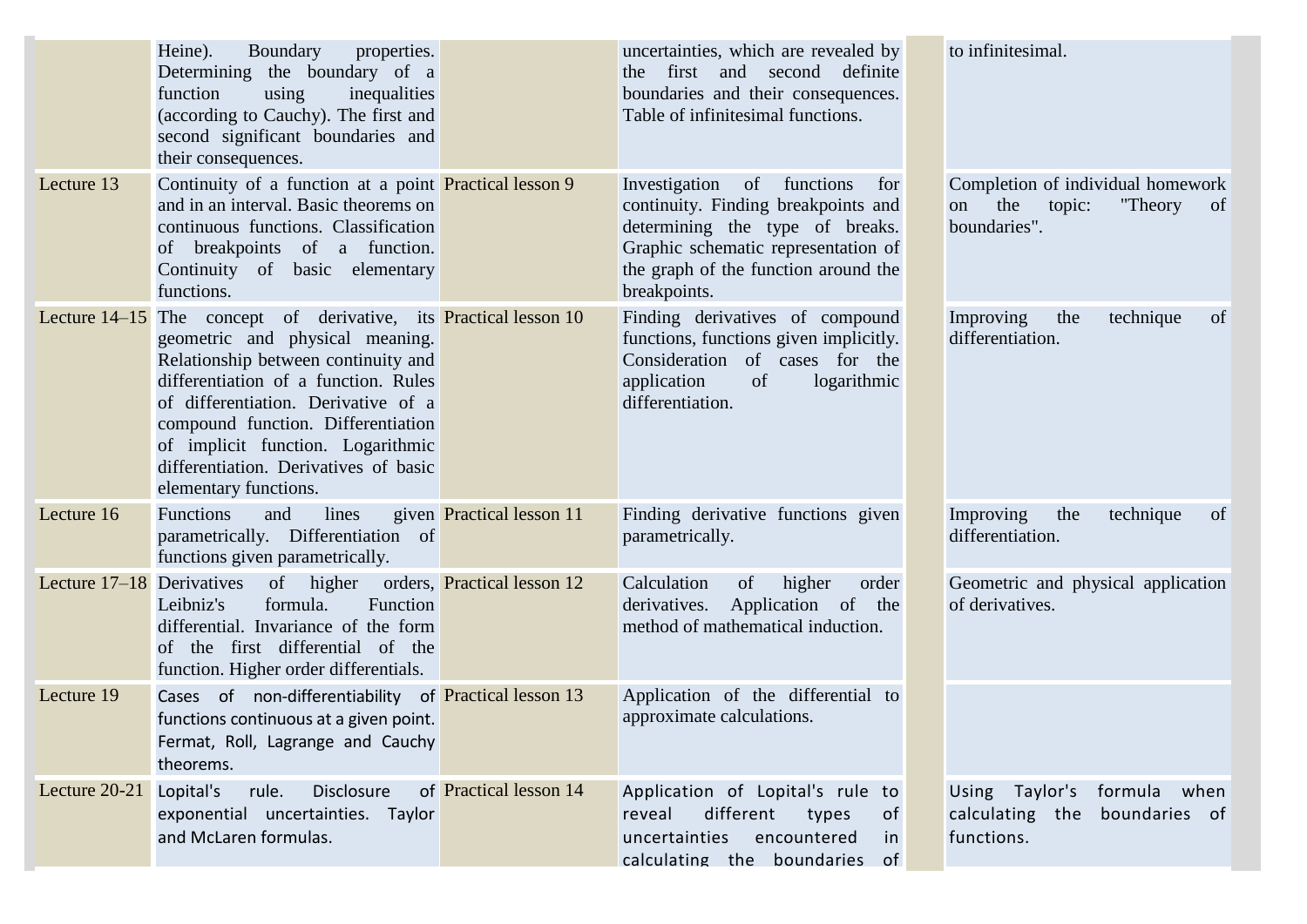|               |                                                                                                                                                                                                                                                                |                               | functions<br>variable.<br>of<br>one<br>Decomposition of functions by<br>Taylor and McLaren formulas.                                                                                     |                    |                                                                                                                                                                                                                       |
|---------------|----------------------------------------------------------------------------------------------------------------------------------------------------------------------------------------------------------------------------------------------------------------|-------------------------------|------------------------------------------------------------------------------------------------------------------------------------------------------------------------------------------|--------------------|-----------------------------------------------------------------------------------------------------------------------------------------------------------------------------------------------------------------------|
| Lecture 22    | of<br>functions<br>Investigation<br>monotonicity<br>and<br>extremum.<br>Finding the largest and smallest<br>values of a function on a segment.                                                                                                                 | on Practical lesson 15        | Determination of the monotonicity<br>of the function. Finding extrema.                                                                                                                   |                    | Composing and solving problems to<br>find the largest and smallest values<br>of a function on a segment.                                                                                                              |
| Lecture 23-24 | of<br>Inflection points<br>intervals of convexity and concavity.<br>The second rule is to study the<br>function to the extreme. Asymptotes<br>of the graph of the function. Scheme<br>of a complete study of the function<br>and construction of its schedule. | function, Practical lesson 16 | Complete study of the function and<br>plotting.                                                                                                                                          |                    | Execution of individual homework<br>the topic: "Derivative<br>and<br><sub>on</sub><br>differential<br>function<br>of<br>one<br>variable.".                                                                            |
|               |                                                                                                                                                                                                                                                                |                               | Part 2                                                                                                                                                                                   |                    |                                                                                                                                                                                                                       |
| Lecture 1     | Initial and indefinite integral.                                                                                                                                                                                                                               | Practical lesson 1            | Properties, compiling a table of<br>indefinite<br>integrals.<br>The<br>methods<br>of<br>simplest<br>integration.                                                                         |                    | History of the origin and development of he<br>theory of integration in mathematics.                                                                                                                                  |
| Lecture 2     | Integration by parts and replacement Practical lesson 2<br>of a variable in the indefinite integral.                                                                                                                                                           |                               | Finding integrals using the<br>theorem on the invariance of<br>formulas.<br>integration<br>Integration<br>by<br>parts<br>and<br>replacement of a variable in the<br>indefinite integral. |                    | Complex numbers in algebraic form $\epsilon$ nd<br>actions on them. Geometric interpretation of<br>complex number. Parametric $\varepsilon$ nd<br>a a<br>trigonometric forms of complex numbers.<br>Muawra's formula. |
| Lecture 3     | Decomposition of a polynomial into Practical lesson 3<br>factors. Rational fractions and their<br>decomposition into the simplest.                                                                                                                             |                               | Finding integrals that contain a<br>quadratic trinomial.                                                                                                                                 |                    | Binomial integral. Chebyshev's theorem.                                                                                                                                                                               |
| Lecture 4     | Integration of rational fractions and Practical lesson 4<br>functions that rationally depend on<br>trigonometric ones.                                                                                                                                         |                               | Technique of integration of<br>rational fractions. Methods of<br>integration of trigonometric<br>functions. Integration of some<br>irrational<br>and<br>hyperbolic<br>functions.         | work<br>Individual | computational<br>Work on<br>and<br>grap <i>ic</i><br>individual homework to deepen knowledge<br>of the calculation of the indefinite integral                                                                         |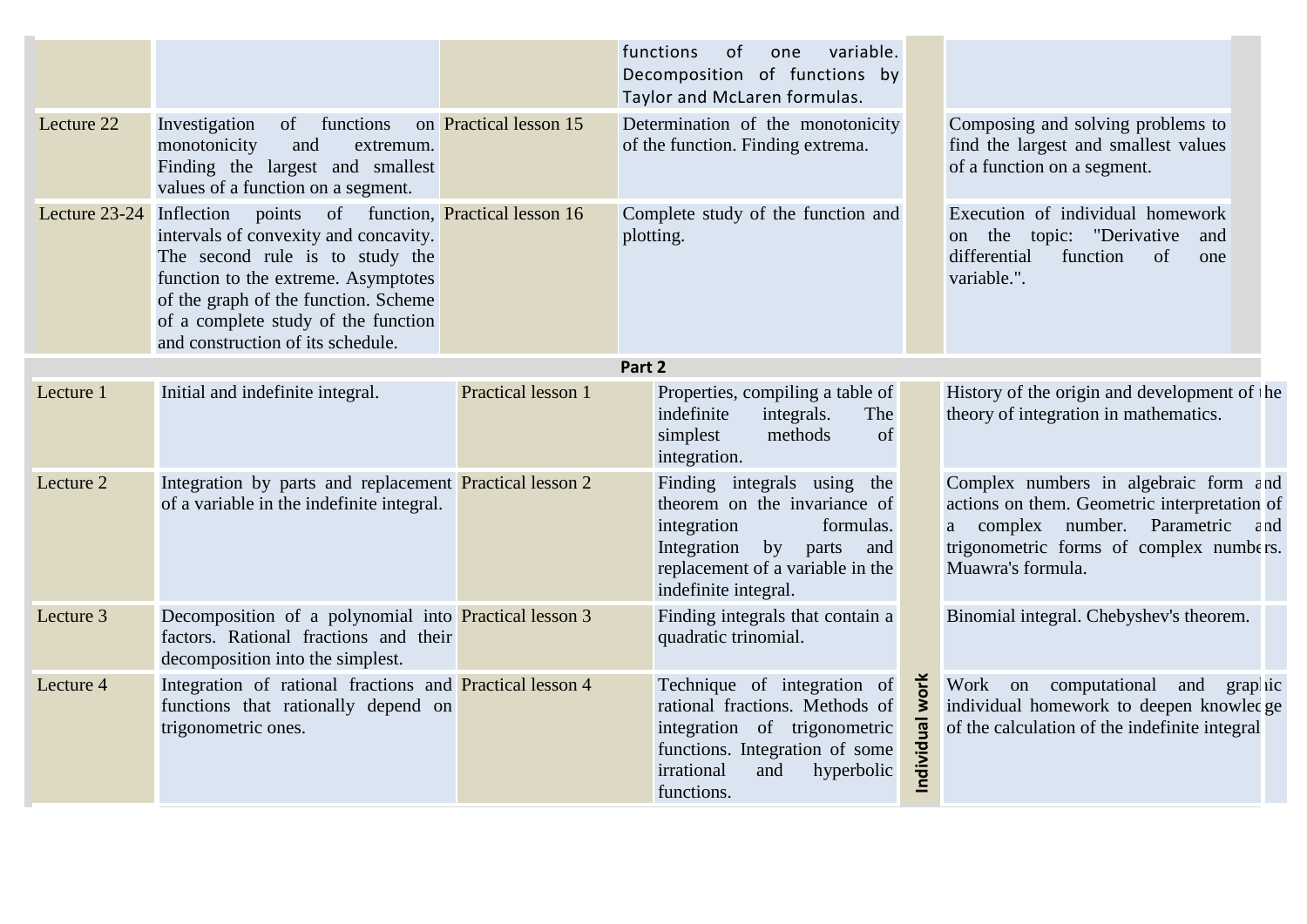| Lecture 5  | integral; definition<br>Defined<br>geometric meaning. The simplest<br>properties of a definite integral.<br>Theorems on the mean integral.                                                                                                                                                                                                         | and Practical lesson 5 | Problems that lead to the<br>concepts of definite integral.                                                                                                                  |                                                                                                                                                                                                                                                                            |
|------------|----------------------------------------------------------------------------------------------------------------------------------------------------------------------------------------------------------------------------------------------------------------------------------------------------------------------------------------------------|------------------------|------------------------------------------------------------------------------------------------------------------------------------------------------------------------------|----------------------------------------------------------------------------------------------------------------------------------------------------------------------------------------------------------------------------------------------------------------------------|
| Lecture 6  | Sumi Darbu. Necessary and sufficient Practical lesson 6<br>conditions for the existence of a<br>definite integral. Integral with variable<br>upper bound, its properties. Newton-<br>Leibniz formula, the relationship<br>definite<br>indefinite<br>and<br>between<br>integrals.                                                                   |                        | methods<br>of<br>Features<br>for<br>calculating a definite integral.<br>Integration by parts<br>and<br>replacement of a variable for a<br>definite integral.                 | The average value of the function on he<br>interval; estimation of a definite integral;<br>integral with variables upper and lover<br>limits of integration.                                                                                                               |
| Lecture 7  | Calculating the area of a figure using a <b>Practical lesson</b> 7<br>definite integral.                                                                                                                                                                                                                                                           |                        | Finding the area of a flat figure<br>by<br>lines<br>given<br>bounded<br>analytically in the Cartesian<br>coordinate system explicitly, in<br>parametric form and implicitly. | Applying a definite integral to solving<br>physical problems.                                                                                                                                                                                                              |
| Lecture 8  | Calculation of arc length, body Practical lesson 8<br>volume, surface area of rotation.                                                                                                                                                                                                                                                            |                        | Problems for finding the length<br>of the arc, the volume of the<br>body, the surface area of<br>rotation in different ways of<br>setting lines.                             | Application of a definite integral to calcul ite<br>the boundaries of infinite sums.                                                                                                                                                                                       |
| Lecture 9  | Improper integrals of the first kind, Practical lesson 9<br><b>Signs</b><br>their<br>calculations.<br>of<br>convergence. Improper integrals of the<br>second kind, their convergence.                                                                                                                                                              |                        | Formulas of integration by<br>parts and replacement of a<br>variable in improper integrals.<br>Determination of convergence<br>by features.                                  | Work on an individual computational $\epsilon$ nd<br>graphical problem on the application of a<br>definite integral to solve physical $\epsilon$ nd<br>geometric problems, deepening knowledge<br>on the calculation and study of he<br>convergence of improper integrals. |
| Lecture 10 | Functions of several variables, their <b>Practical lesson 10</b><br>scope. Function boundary, continuity<br>and discontinuities. Basic properties of<br>functions.<br>Partial<br>continuous<br>derivatives of functions of several<br>variables. Differential function of<br>several variables and its application to<br>approximate calculations. |                        | Finding<br>the<br>domain<br>of<br>boundaries of<br>definition, the<br>function<br>of<br>the<br>several<br>variables.                                                         | Investigation of the continuity of he<br>function of several variables.                                                                                                                                                                                                    |
| Lecture 11 | derivatives of compound <b>Practical lesson 11</b><br>Partial<br>functions. Invariance of the form of<br>the first differential of the function.                                                                                                                                                                                                   |                        | Calculation<br>of<br>partial<br>derivatives and differentials.                                                                                                               | Taylor's formula for the function of several<br>variables and its application to approximate<br>calculations.                                                                                                                                                              |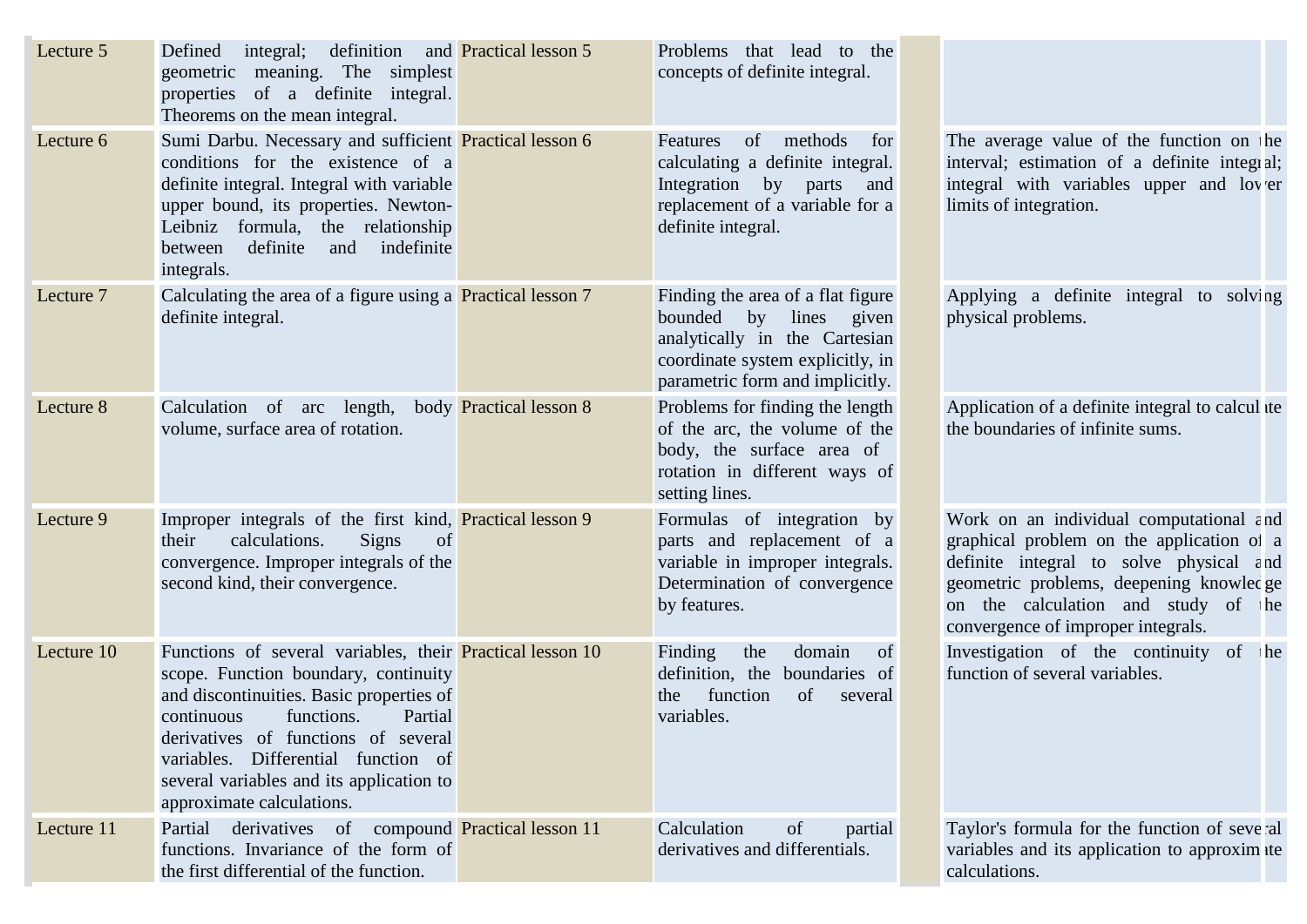| Lecture 12 | Extreme function of several variables. <b>Practical lesson 12</b><br>A necessary condition of extremum.<br>The concept of quadratic form and its<br>sign significance. Sufficient extremum<br>conditions. Conditional extremum of<br>functions.             |                                  | Invention of the extremum of a<br>function of several variables.<br>Problems on the largest and<br>smallest values of a function in<br>a domain. | Scalar field. Derivative in direction, its<br>properties and physical content. Gradi nt<br>and its properties.                                                                             |
|------------|-------------------------------------------------------------------------------------------------------------------------------------------------------------------------------------------------------------------------------------------------------------|----------------------------------|--------------------------------------------------------------------------------------------------------------------------------------------------|--------------------------------------------------------------------------------------------------------------------------------------------------------------------------------------------|
| Lecture 13 | Tangent line and normal plane to the <b>Practical lesson 13</b><br>line in space; tangent plane and<br>normal to the surface. Geometric<br>content of the complete differential of<br>the function of two variables.                                        |                                  | Geometric<br>applications<br>of<br>functions of several variables.                                                                               | Execution of individual calculation $\epsilon$ nd<br>graphic<br>homework<br>the<br>on<br>tor $i$ c:<br>"Differential calculus<br>of a function of<br>several variables".                   |
| Lecture 14 | Definition of the double integral, its <b>Practical lesson 14</b><br>properties and geometric content.<br>Calculation of the double integral over<br>a rectangular domain.                                                                                  |                                  | Calculation<br>of<br>the<br>double<br>integral in<br>the<br>Cartesian<br>coordinate system.                                                      | Problems leading to the concept of double<br>integral.                                                                                                                                     |
| Lecture 15 | Calculation of the double integral over <b>Practical lesson 15</b><br>an arbitrary domain. Double integral<br>in the polar coordinate system.                                                                                                               |                                  | Calculation of the<br>double<br>integral in the polar coordinate<br>system. Finding the volumes of<br>bodies using a double integral.            | Some geometric and physical applications of<br>double integrals.                                                                                                                           |
| Lecture 16 | Curvilinear integral of the second kind <b>Practical lesson 16</b><br>(coordinates). Definition, properties<br>and physical content. Vector and<br>scalar form.                                                                                             |                                  | Calculation of the curvilinear<br>integral. Application to the<br>calculation of the variable<br>force along a curvilinear path.                 | The first and second forms of the condition<br>of independence of the integral from he<br>path of integration. Finding the function of<br>two or three variables by its full differential. |
| Lecture 17 | Integral<br>closed<br>on<br>a<br>Independence<br>of<br>the curvilinear<br>integral from the line of integration.<br>Green-Riemann formula.                                                                                                                  | loop. Practical lesson 17        | Application of the Green-<br>Riemann formula.                                                                                                    | Execution of individual calculation $\epsilon$ nd<br>graphic homework on the topic: "Integral<br>calculus of a function of several variables'.                                             |
| Lecture 18 | Differential equations, basic concepts. <b>Practical lesson 18</b><br>differential<br>Ordinary<br>equations.<br>Differential equations with separated<br>variables. Homogeneous functions of<br>variables and homogeneous<br>two<br>differential equations. |                                  | for<br>Methods<br>solving<br>differential<br>homogeneous<br>equations and some types of<br>equations that are reduced to<br>homogeneous.         | Problems that lead to the solution of<br>differential equations.                                                                                                                           |
| Lecture 19 | Differential equations "in complete <b>Practical lesson 19</b><br>differentials".<br>Integrating<br>factor.<br>Cauchy problem, Cauchy theorem.                                                                                                              |                                  | Solving differential equations<br>"in complete differentials".                                                                                   | Differential equations that are reduced to<br>separate variables by replacing an unkno vn<br>function.                                                                                     |
| Lecture 20 | first-order<br>Linear<br>equations and Bernoulli equations.                                                                                                                                                                                                 | differential Practical lesson 20 | first-order<br>Solving<br>linear<br>differential equations.                                                                                      |                                                                                                                                                                                            |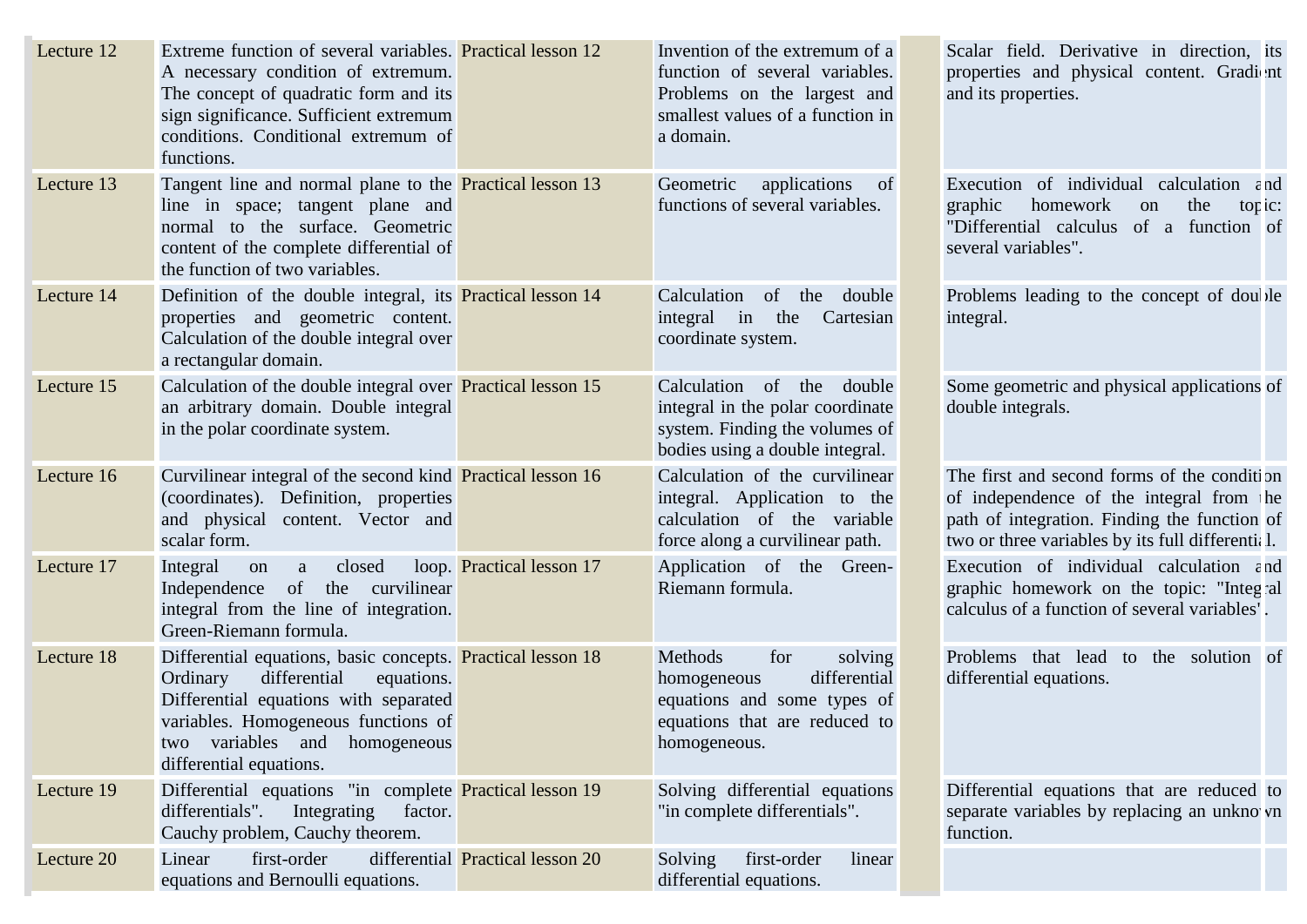| Lecture 21 | Types of singular points of differential <b>Practical lesson 21</b><br>equations: node, center,<br>focus.<br>Secondary differential equations, basic<br>concepts.                                                                                                                                                                                       |                                         | Differential equations of the<br>second and higher orders,<br>which involve a decrease in<br>order.                                    |                                                                                                                                                                                        |
|------------|---------------------------------------------------------------------------------------------------------------------------------------------------------------------------------------------------------------------------------------------------------------------------------------------------------------------------------------------------------|-----------------------------------------|----------------------------------------------------------------------------------------------------------------------------------------|----------------------------------------------------------------------------------------------------------------------------------------------------------------------------------------|
| Lecture 22 | homogeneous<br>Linear<br>equations of the second and higher<br>orders, their general properties. Linear<br>inhomogeneous differential equations<br>and their properties.                                                                                                                                                                                | differential <b>Practical lesson 22</b> | Linear<br>homogeneous<br>equations with<br>differential<br>constant coefficients. Method<br>variation of arbitrary<br>of<br>constants. | Euler and Bessel differential equations.                                                                                                                                               |
| Lecture 23 | The principle of superposition of <b>Practical lesson 23</b><br>solutions. Linear dependence and<br>of<br>independence<br>functions.<br>Fundamental system of solutions of<br>differential equations. Theorem on the<br>structure of the general solution of a<br>homogeneous<br>differential<br>linear<br>equation of the second and higher<br>orders. |                                         | Linear<br>inhomogeneous<br>equations<br>differential<br>with<br>right parts of special form.                                           | Vronsky's determinant. Theorem on<br>he<br>existence of a fundamental system of<br>solutions. Theorem on nonsingular lin ar<br>transformation of a fundamental system of<br>solutions. |
| Lecture 24 | linear<br>of<br><b>Systems</b><br>equations with constant coefficients.                                                                                                                                                                                                                                                                                 | differential Practical lesson 24        | Improving the technique of<br>solving differential equations<br>and systems of differential<br>equations of different types.           | Work on individual calculation and grap iic<br>homework to deepen the knowledge, sk lls<br>and abilities to solve differential equations<br>and systems of differential equations.     |
| Lecture 25 | Numerical sign series, basic concepts. Practical lesson 25<br>A necessary sign of convergence.<br>Properties of convergent series.<br>Sufficient features based on the<br>comparison of series. D'Alembert sign,<br>radical and integral Cauchy signs.                                                                                                  |                                         | Numerical series. Research on<br>the convergence<br>of sign-<br>constant series.                                                       |                                                                                                                                                                                        |
| Lecture 26 | Intermittent series, a sign of Leibniz. Practical lesson 26<br>Absolute<br>series.<br>and<br>Alternate<br>conditional convergence.                                                                                                                                                                                                                      |                                         | Research<br>absolute<br>on<br>and<br>conditional<br>of<br>convergence<br>alternating series.                                           |                                                                                                                                                                                        |
| Lecture 27 | Functional series, basic concepts. Practical lesson 27<br>Power series, Abel's theorem. Interval<br>and radius of convergence of power<br>series. Properties of power series.                                                                                                                                                                           |                                         | Functional series. Finding the<br>area of convergence. Power<br>Finding<br>series.<br>the<br>convergence interval.                     | Uniform convergence, a sign of Weierstra'ss.<br>Basic properties of uniformly convergent<br>functional series.                                                                         |
| Lecture 28 | Development of functions in Taylor Practical lesson 28<br>McLaren<br>and<br>series.<br>power<br>Annroximation of calculation of                                                                                                                                                                                                                         |                                         | Development of functions in<br>power series.                                                                                           | Fourier series.                                                                                                                                                                        |